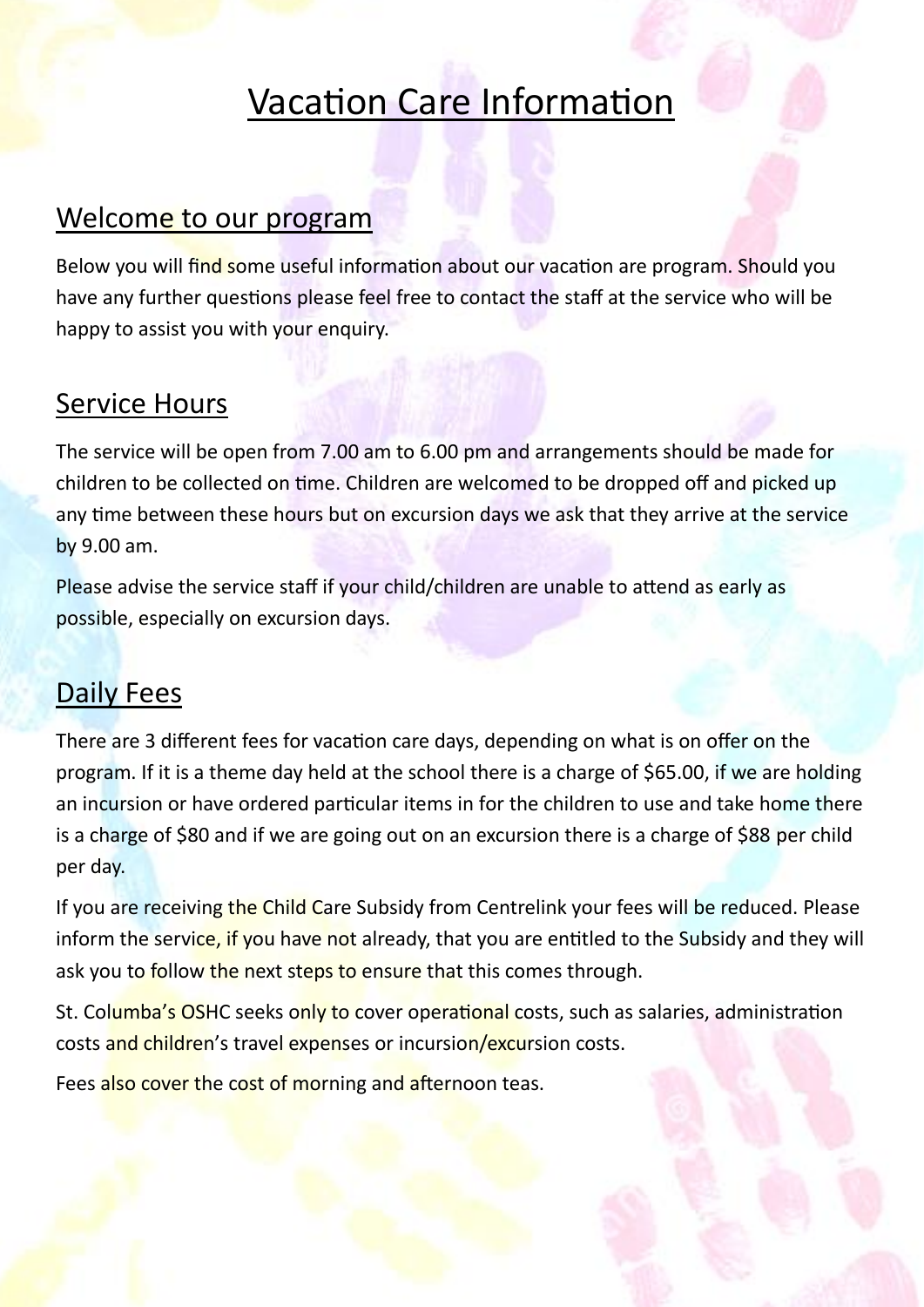#### **Bookings**

The vacation care program is released 4 weeks before the start of the vacation care period. At this point you can book your child's place in our program by logging on to the Xplor Home app and selecting the days that you would like your child to attend through the bookings section. (You are unable to make direct bookings through the Xplor website.) Please read through the Vacation Care Booking Processes document for more information. Booking through the app confirms that you give your child permission to attend excursions and take part in any activities on that day.

### Cancellations and Absences

Any cancellations made during the 33 weeks before vacation care or during the actual vacation care period will be charged at full fees. If your child is unable to attend due to illness or any other reason on any booked day you will be required to contact the service to inform educators, providing as much notice as possible so that families on the wait list can be contacted.

## What to Bring

Please bring a bag for your child each day containing:

A hat

Sunscreen if your child requires a special brand

A packed lunch (NO NUTS PLEASE)

A water bottle

Please leave all other toys & precious possessions at home (unless part of the days program) as no responsibility can be taken for lost or damaged items.

Appropriate clothing for the weather

PLEASE NAME ALL ITEMS CLEARLY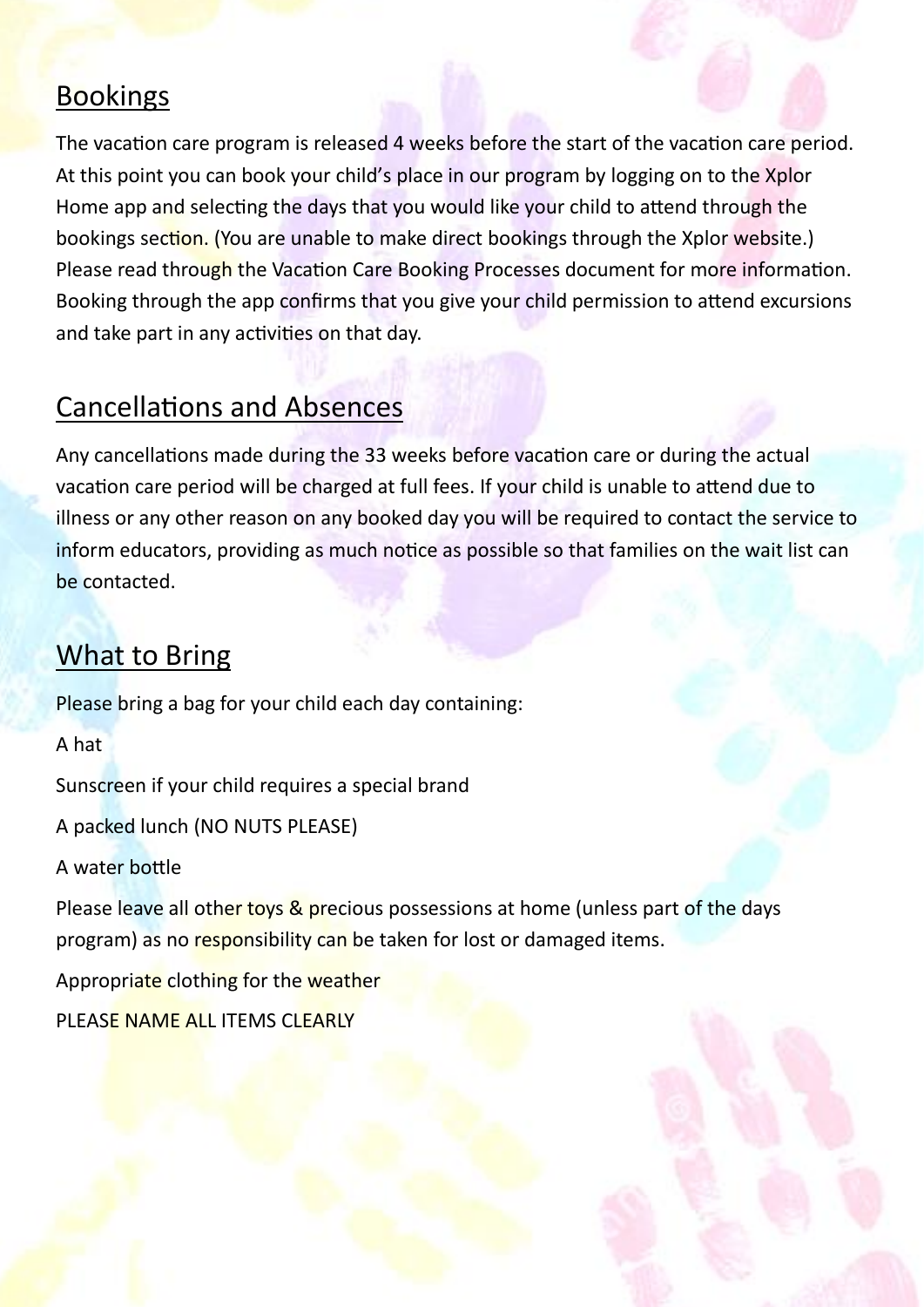## **Sun Safety**

We have a NO HAT, PLAY IN THE SHADE policy at our OSHC program. If your child forgets to bring their hat, we will ask them to wear a spare hat for the day or to only play in the shade. Sun cream is provided to your child at morning tea, lunch and afternoon tea but we ask that they are wearing sunscreen when they arrive at the service and are dressed in sun safe clothing during the summer vacation care period, eg shoulders covered.

## Transport & Excursions

While travelling to and from the outings offered in our service program, your child will be transported using an approved bus, fitted with seat belts.

Staff from the OSHC program will always be in attendance to supervise during trips and will ensure that the children are following the bus safety rules.

While on excursions staff complete regular head counts and checks from the roll and these are recorded on a form. Children are pre-organised into groups with a staff leader, provided with identifying tags and a buddy from their group. A detailed excursion plan and risk assessment is also completed and is available for parents to view. Staff are first aid trained and a first aid kit is taken on the excursion along with any medication for individual children and sun screen.

If you have any other questions about excursions please see our service staff.

#### Behaviour Management

Respectful & responsible behaviour is expected from your child at all times.

Please ensure that your child understands our service rules and expectations.

- 1. No violence or rough play
- 2. Stay within the play area and boundaries
- 3. Listen to and respect the adults and other children at the service
- 4. Walk inside
- 5. Use your quiet voice inside and on the bus
- 6. Treat the equipment and resources with care and pack away you area before moving on to somewhere else

For minor instances of unacceptable behaviour, your child will be reminded of the expectations of the service in positive terms and may be redirected to another activity.